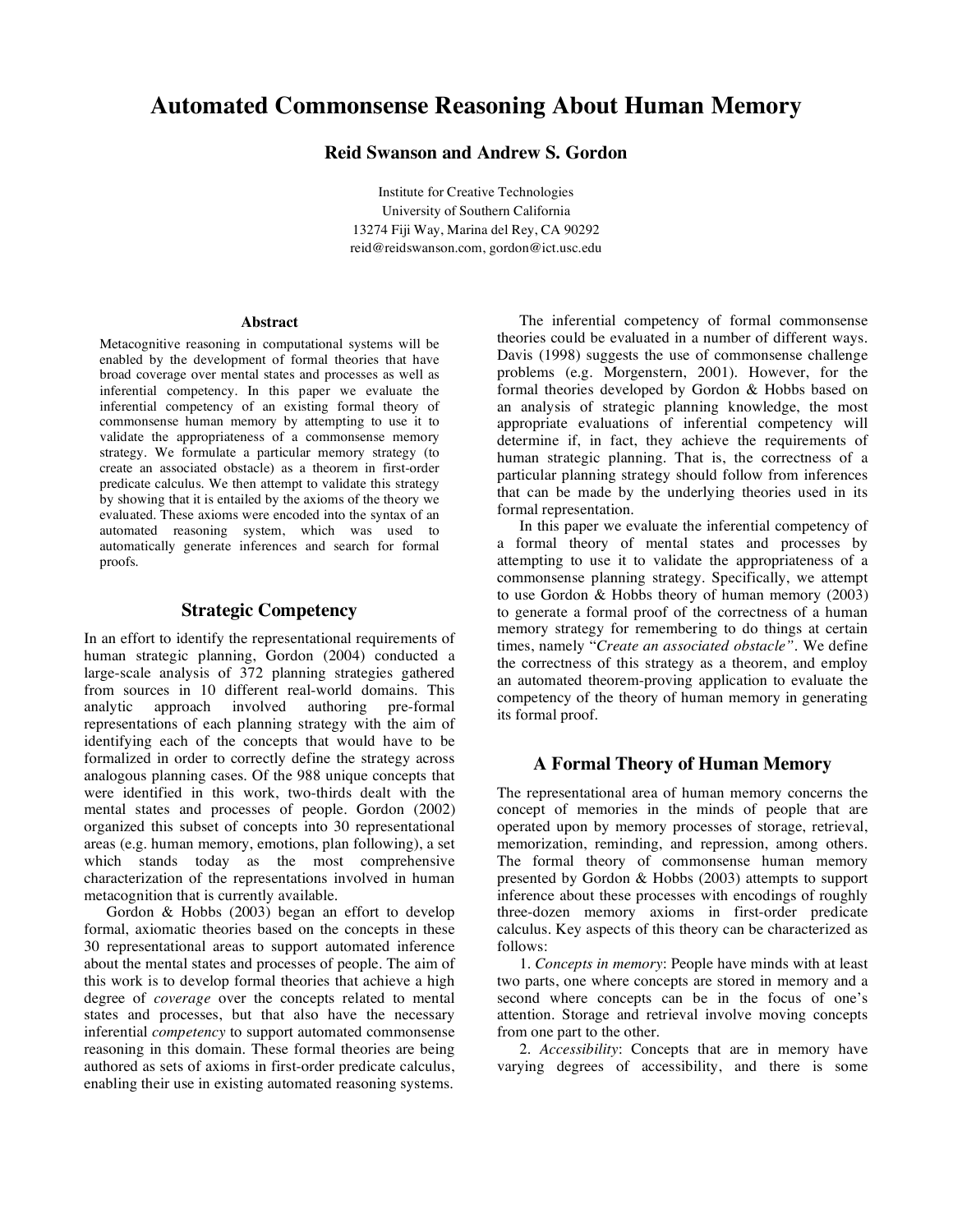| <b>Report Documentation Page</b>                                                                                                                                                                                                                                                                                                                                                                                                                                                                                                                                                                                                                                                                                                                                                                                                                                   |                             |                              |                 | Form Approved<br>OMB No. 0704-0188                  |                           |
|--------------------------------------------------------------------------------------------------------------------------------------------------------------------------------------------------------------------------------------------------------------------------------------------------------------------------------------------------------------------------------------------------------------------------------------------------------------------------------------------------------------------------------------------------------------------------------------------------------------------------------------------------------------------------------------------------------------------------------------------------------------------------------------------------------------------------------------------------------------------|-----------------------------|------------------------------|-----------------|-----------------------------------------------------|---------------------------|
| Public reporting burden for the collection of information is estimated to average 1 hour per response, including the time for reviewing instructions, searching existing data sources, gathering and<br>maintaining the data needed, and completing and reviewing the collection of information. Send comments regarding this burden estimate or any other aspect of this collection of information,<br>including suggestions for reducing this burden, to Washington Headquarters Services, Directorate for Information Operations and Reports, 1215 Jefferson Davis Highway, Suite 1204, Arlington<br>VA 22202-4302. Respondents should be aware that notwithstanding any other provision of law, no person shall be subject to a penalty for failing to comply with a collection of information if it<br>does not display a currently valid OMB control number. |                             |                              |                 |                                                     |                           |
| <b>1. REPORT DATE</b><br>2006                                                                                                                                                                                                                                                                                                                                                                                                                                                                                                                                                                                                                                                                                                                                                                                                                                      | 2. REPORT TYPE              |                              |                 | <b>3. DATES COVERED</b><br>00-00-2006 to 00-00-2006 |                           |
| <b>4. TITLE AND SUBTITLE</b><br><b>Automated Commonsense Reasoning About Human Memory</b>                                                                                                                                                                                                                                                                                                                                                                                                                                                                                                                                                                                                                                                                                                                                                                          |                             |                              |                 | 5a. CONTRACT NUMBER                                 |                           |
|                                                                                                                                                                                                                                                                                                                                                                                                                                                                                                                                                                                                                                                                                                                                                                                                                                                                    |                             |                              |                 | 5b. GRANT NUMBER                                    |                           |
|                                                                                                                                                                                                                                                                                                                                                                                                                                                                                                                                                                                                                                                                                                                                                                                                                                                                    |                             |                              |                 | 5c. PROGRAM ELEMENT NUMBER                          |                           |
| 6. AUTHOR(S)                                                                                                                                                                                                                                                                                                                                                                                                                                                                                                                                                                                                                                                                                                                                                                                                                                                       |                             |                              |                 | 5d. PROJECT NUMBER                                  |                           |
|                                                                                                                                                                                                                                                                                                                                                                                                                                                                                                                                                                                                                                                                                                                                                                                                                                                                    |                             |                              |                 | <b>5e. TASK NUMBER</b>                              |                           |
|                                                                                                                                                                                                                                                                                                                                                                                                                                                                                                                                                                                                                                                                                                                                                                                                                                                                    |                             |                              |                 | 5f. WORK UNIT NUMBER                                |                           |
| 7. PERFORMING ORGANIZATION NAME(S) AND ADDRESS(ES)<br>University of California, Institute for Creative Technologies, 13274 Fiji<br>Way, Marina del Rey, CA, 90292                                                                                                                                                                                                                                                                                                                                                                                                                                                                                                                                                                                                                                                                                                  |                             |                              |                 | 8. PERFORMING ORGANIZATION<br><b>REPORT NUMBER</b>  |                           |
| 9. SPONSORING/MONITORING AGENCY NAME(S) AND ADDRESS(ES)                                                                                                                                                                                                                                                                                                                                                                                                                                                                                                                                                                                                                                                                                                                                                                                                            |                             |                              |                 | 10. SPONSOR/MONITOR'S ACRONYM(S)                    |                           |
|                                                                                                                                                                                                                                                                                                                                                                                                                                                                                                                                                                                                                                                                                                                                                                                                                                                                    |                             |                              |                 | <b>11. SPONSOR/MONITOR'S REPORT</b><br>NUMBER(S)    |                           |
| 12. DISTRIBUTION/AVAILABILITY STATEMENT<br>Approved for public release; distribution unlimited                                                                                                                                                                                                                                                                                                                                                                                                                                                                                                                                                                                                                                                                                                                                                                     |                             |                              |                 |                                                     |                           |
| <b>13. SUPPLEMENTARY NOTES</b>                                                                                                                                                                                                                                                                                                                                                                                                                                                                                                                                                                                                                                                                                                                                                                                                                                     |                             |                              |                 |                                                     |                           |
| 14. ABSTRACT                                                                                                                                                                                                                                                                                                                                                                                                                                                                                                                                                                                                                                                                                                                                                                                                                                                       |                             |                              |                 |                                                     |                           |
| <b>15. SUBJECT TERMS</b>                                                                                                                                                                                                                                                                                                                                                                                                                                                                                                                                                                                                                                                                                                                                                                                                                                           |                             |                              |                 |                                                     |                           |
| 16. SECURITY CLASSIFICATION OF:<br><b>17. LIMITATION OF</b>                                                                                                                                                                                                                                                                                                                                                                                                                                                                                                                                                                                                                                                                                                                                                                                                        |                             |                              |                 | 18. NUMBER                                          | 19a. NAME OF              |
| a. REPORT<br>unclassified                                                                                                                                                                                                                                                                                                                                                                                                                                                                                                                                                                                                                                                                                                                                                                                                                                          | b. ABSTRACT<br>unclassified | c. THIS PAGE<br>unclassified | <b>ABSTRACT</b> | OF PAGES<br>6                                       | <b>RESPONSIBLE PERSON</b> |

**Standard Form 298 (Rev. 8-98)**<br>Prescribed by ANSI Std Z39-18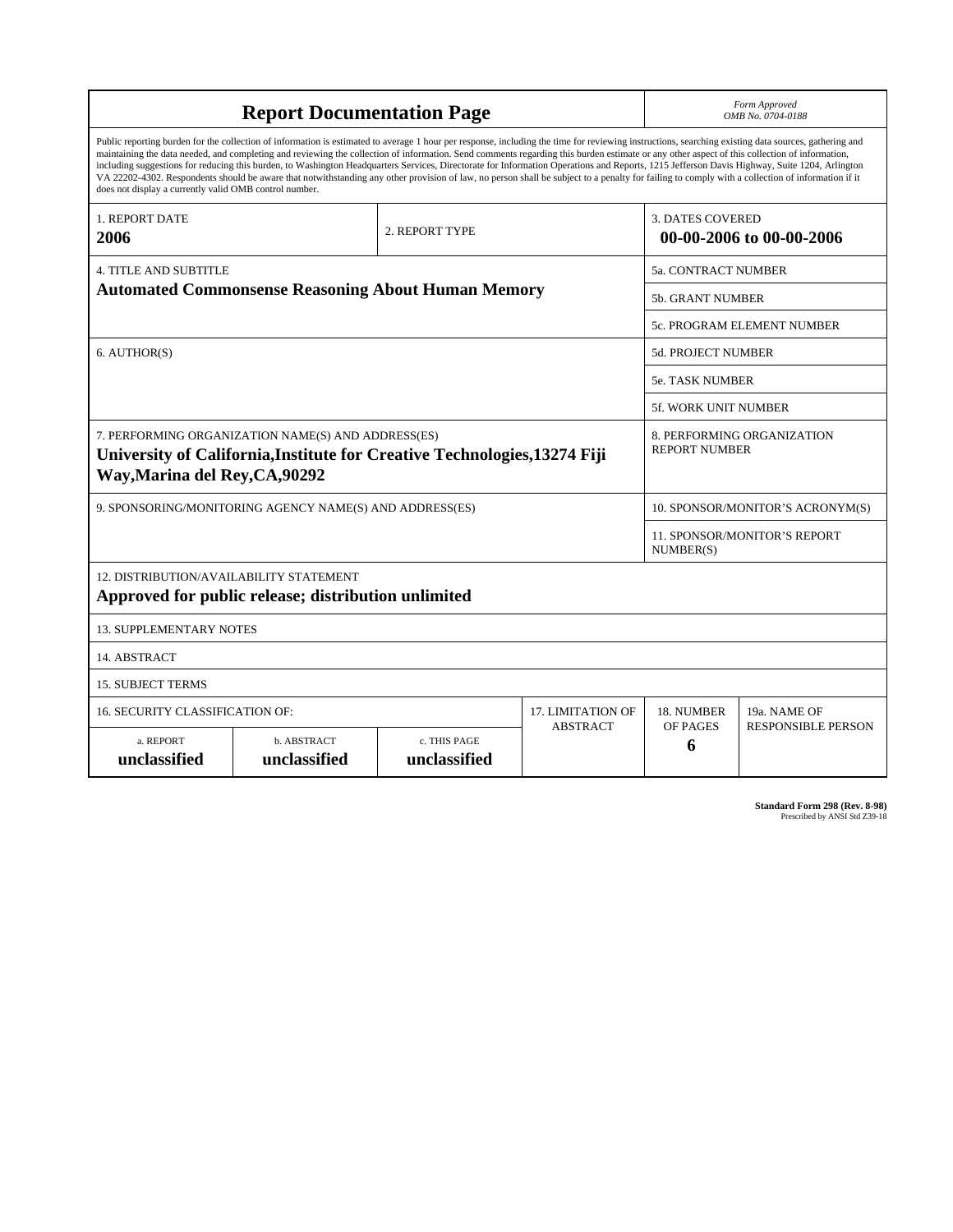threshold of accessibility for concepts beyond which they cannot be retrieved into the focus of attention.

3. *Associations*: Concepts that are in memory may be associated with one another, and having one concept in the focus of attention increases the accessibility of the concepts with which it is associated.

4. *Trying and succeeding*: People can attempt mental actions (e.g. retrieving), but these actions may fail or be successful.

5. *Remember and forget*: Remembering can be defined as succeeding in retrieving a concept from memory, while forgetting is when a concept becomes inaccessible.

6. *Remembering to do*: A precondition for executing actions in a plan at a particular time is that a person remembers to do it, retrieving the action from memory before its execution.

7. *Repressing*: People repress concepts that they find unpleasant, causing these concepts to become inaccessible.

Some of the axioms that are defined in this theory include predicates that are defined elsewhere, including aspects of temporal relations (Hobbs, 2002) and causality (Hobbs, 2001). Other predicates in this theory are undefined, as they do not appear in any published work.

We selected the automated reasoning engine OTTER from Argonne National Labs (Kalman, 2001) as our evaluation platform. Accordingly, each of the axioms presented by Gordon & Hobbs were translated into the first-order predicate calculus syntax that OTTER accepts, which is then automatically converted into conjunctive normal form using quantification and skolemization.

### **Strategy:** *Create an Associated Obstacle*

To evaluate the inferential competency of this theory of human memory in its ability to prove the correctness of strategies, we selected a single strategy that dealt specifically with the way that people manage their own memory processes. The strategy, which we refer to as "*Create an associated obstacle*", is one that is easily recognized in the following illustration:

A man has a particularly noisy dishwashing machine in his home, and prefers not to run the machine when he is around. The man has a plan, which is to turn the dishwasher on in the morning as he is leaving for work so that he has clean dishes when he returns in the evening. However, this plan fails to work on most days, as the man forgets to turn on the dishwasher in the morning as he is leaving his home. To solve this problem, the man decides to place the container of dishwasher soap at the exit of his home whenever the dishwasher is full of dirty dishes. This way, whenever he is leaving the house, he will be reminded to turn on the dishwasher when he is moving the container of dishwasher soap out of his way.

This same strategy accounts for the reason that people leave notes for themselves on their car steering wheels. Likewise, people carrying bicycles on top of their cars on roof-mounted racks hide their own garage door openers inside of a cycling helmet so that they remember to bring the bicycles down before entering the garage. In each case, failing to remember an important plan step will cause the plan to fail, so an obstacle to moving forward in the plan is created that will force the person to remember the plan step associated with the obstacle.

The strategy that this person is using can be understood only with respect to a somewhat sophisticated (yet still commonsense) model of human memory. We must imagine that before employing the strategy, the plan that this man had was failing because a step in the plan was not remembered as intended. We must consider that placing the dishwasher soap in front of the exit would cause it to be in the focus of attention for some brief amount of time, during which the associated step in the plan would be more easily remembered. This would permit the man to succeed in remembering to do the plan step, leading to the successful execution of the plan.

The formal theory of human memory authored by Gordon & Hobbs includes some axioms relevant to many of these inferences, making this strategy well suited as a first test case to evaluate the competency of the theory.

## **Defining the Strategy Theorem**

Determining whether the inferential theory is competent enough to support human strategic reasoning can be recast as a theorem-proving problem. It is a theorem that the execution of a particular strategy leads to the successful achievement of a particular goal, and the proof of this theorem will require competency in component theories. By casting a strategy as a theorem to be proved using automated theorem-proving techniques, we can quickly identify if and where parts of the theory are inadequate.

The memory strategy of creating an associated obstacle can be formulated as a theorem that involves abstract people, plans, objects, and times. One formulation, presented here in the predicate calculus syntax of OTTER, is as follows:

```
(all person time1 time2 plan step1 step2
(intends(plan, person)
 & includes(plan, step1, time1)
 & includes(plan, step2, time2))
 & (exists object location
     (associated(object, step1, person)
       & (at(object, location, time2) ->
           prevented(step2, time2))) ->
((exists step0 time0
  ((do(step0, person, time0) ->
   (at(object, location, time2)) ->
 ((includes(plan, step0, time0) ->
     (remember(step1, person, time2)))).
```
In English: If a *person* has a *plan* to do something that includes two steps (e.g. turning on the dishwasher and leaving home) at two different *times*, and there exists some *object* (e.g. dishwasher soap) that is associated with the first *step1* and would prevent the person from doing the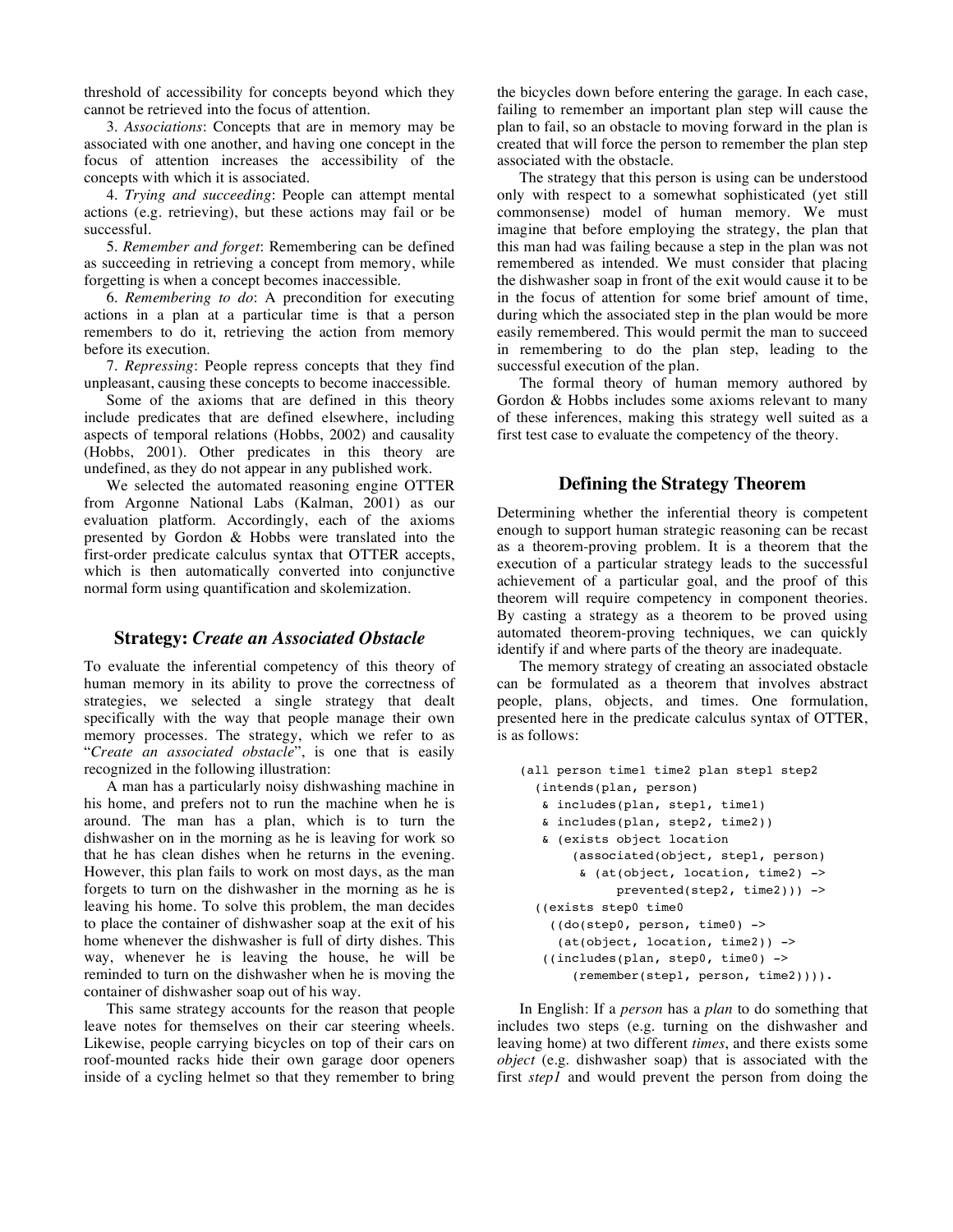second *step2* if it were at some *location*, then if there exists a *step0* such that doing *step0* at *time0* leads to the object being at the *location*, then the inclusion of *step0* in the plan leads to the *person* remembering *step1* at *time2*.

However, there are a number of problems with this formulation of the strategy theorem that leaves little hope of proving the strategy using only a commonsense theory of human memory. First, it requires some treatment of intentionality with regard to plans composed of steps (e.g. if you intend a plan, you intend its parts as well). Second, it requires a treatment of space and location, and the sort of steps that can lead to objects being at locations. Third, it requires a rather sophisticated treatment of the causality involved in prevention, where actions that are prevented at one moment can be enabled if some other action is taken (like moving the dishwasher soap out of the way). Fourth, it requires some understanding of the relationship between steps that involve changing the location of things and a person's focus of attention. None of these issues are dealt with by Gordon & Hobbs' theory of human memory or its supporting theories.

A more forgiving version of the strategy theorem would simply say that having an obstacle in the focus of attention leads to the retrieval of an associated plan step. This can be encoded as follows, where the "*inm*" predicate is used here to note that an obstacle is in the focus of attention of the person identified by the "*focus*" predicate:

```
(all person focus time obstacle step
(associated(obstacle, step, person)
 & scheduled(step, time, person)
 & focus(focus, person)
 & inm(obstacle, focus, time)) ->
remember(step, person, time)).
```
In English: If a *person* has scheduled to do some *step* at a certain *time*, and they have in their *focus* of attention some *obstacle* that is associated with that *step*, then they will remember the *step*.

This version of the theorem lacks many of the characteristics that we would like to see in a more comprehensive evaluation of the strategic competency of formal theories in general, but it is well suited for judging the inferential competency of Gordon & Hobbs theory of human memory for this one particular strategy.

## **Validating the Strategy Theorem**

One approach to validate this strategy is to attempt a formal indirect proof of the theorem by asserting all the necessary conditions and denying the truth of the consequent. That is, a person exists that has scheduled a step and who has in their focus a concept associated with the step, but does not remember the step. However one should immediately note that a proof of this kind will be difficult and should in fact fail. Associations between concepts, even when very strong, are not enough to guarantee that a person will remember an associated concept. It could be the case that, even though there is a strong association between dishwashing soap and dishwashers, the accessibility of the step is so low that the increase caused by thinking about the associated concept is still not enough to enable its retrieval (perhaps this person dislikes doing the dishes so much that they have repressed the plan step beyond retrieval). In any formal, inferential theory that is purely qualitative with respect to the accessibility of concepts (as in the Gordon & Hobbs theory), the strongest claim that can be made is that the strategy is more likely to succeed (the concept is more likely to be remembered) than if it wasn't followed. Concluding truthfully that the step would definitely be remembered is not possible because of the indeterminate nature of the retrieval process.

We addressed this problem by considering the conclusions that can be drawn in comparative cases. That is, we challenge the strategy theorem by encoding a world that includes two different situations. In one situation, a person who has scheduled a plan step has a concept associated with a step in their focus of attention. In the second situation (represented simply as occurring at a different set of time), this same person does not have the associated concept in the focus of attention. Different worlds are then formulated for the four possibilities with regard to the retrieval of the step in each situation, as follows:

*World 1*: The person remembers the step both when they are focused on the associated concept and when they are not. This is consistent if the step is naturally easy to remember. This world was encoded as follows:

```
(exists m a0 a1 obst step t1 t2 f p
(associated(obst, step, p)
 \& focus(f, p)
 & memory(m, p)
 & scheduled(p, step, t1)
 \delta inm(p, f, t1)
 & scheduled(p, step, t2)
 \delta inm(p, m, t2)
 & remember(p, step, t1)
 \& remember(p, step, t2)).
```
*World 2*: The person does not remember the step in either situation, regardless of whether they are focused on an associated concept (both *remember* clauses are negated). This is consistent if the step was hard to remember, and focusing on the associated concept was not enough to enable retrieval.

*World 3*: The person remembers the step only when focused on the associated concept (on the first *remember* clause is negated). This is consistent if retrieving the step required the added accessibility gained by thinking about the associated concept.

*World 4*: The person remembers the step only in the case when they are not focused on the *associated* concept (only the second *remember* clause is negated). This is not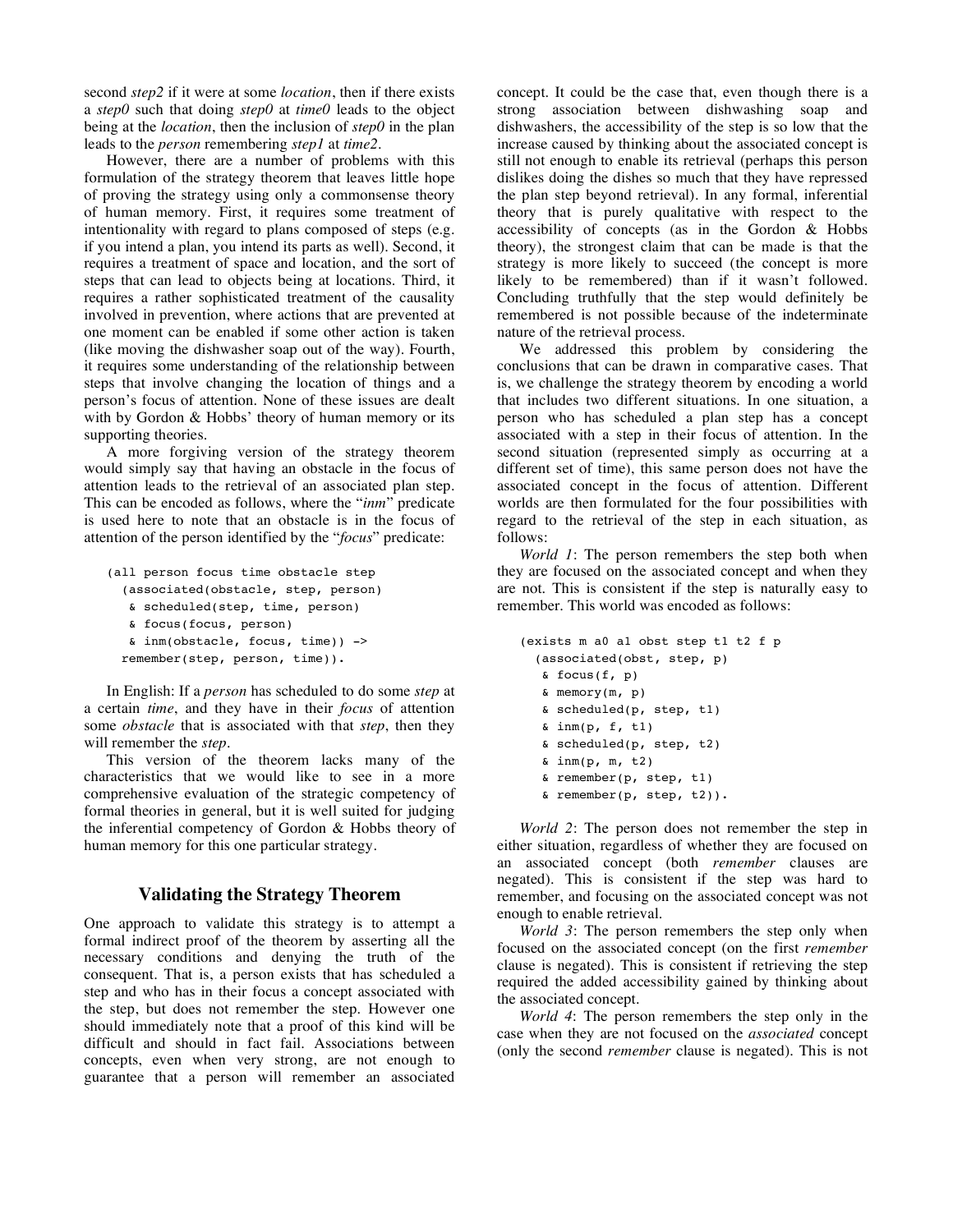consistent (and should yield a contradiction), as focusing on an associated concept should help retrieval, not hurt it.

Given these four world formulations, our challenge was to demonstrate that the necessary inferences in each of these four cases could be automatically generated by Gordon & Hobbs theory of memory. Only in one case (the fourth world) were we attempting to achieve a proof of inconsistency.

## **Implementing the Formal Theory**

In order to evaluate the competency of Gordon & Hobbs memory theory, we encoded each of the axioms in the theory into the first-order predicate calculus syntax supported by OTTER (Kalman, 2001). The theory of memory included a number of axioms that were not related to the validation of the particular theorem in question in any way. To minimize the search space and reduce the possibility of encoding errors, we only included in our encodings those axioms of the theory that were relevant in some way (e.g. we ignored the Freudian notion of repressing memories).

Several problems arose when encoding these axioms. First, several of the predicate forms used by Gordon & Hobbs were defined in theories outside of the one formulated for human memory (e.g. the concept of *trying* depends on a definition of *goals*). This was most problematic with respect to the essential concepts concerning causality, which were largely defined by Hobbs in other work (e.g. Hobbs, 2001). We addressed this issue by authoring roughly equivalent formulations of these memory axioms that did not rely on predicates outside the domain. This typically resulted in axioms with somewhat different semantics than was originally intended, however we believe the core meanings remained relatively unchanged.

Second, the axioms of human memory were authored in a manner that assumed the existence of some elementary relational syntax that is critical to their inference competency. In some cases, this syntax was not supported in Otter. In particular, the memory theory expresses a partial ordering of the different accessibility of concepts in memory using the less-than operator (<). We addressed the lack of support for this notation in OTTER by defining an explicit predicate for less-than orderings between accessibilities (and between accessibilities and the memory threshold).

Third, function predicates were used pervasively throughout the memory axioms, which OTTER does not distinguish between relational predicates. For example, the accessibility of a concept in memory is defined as a function a=accessibility(p, c, t), where p is a person, c is a concept, t is a time and a is an accessibility value. A person's memory threshold is also defined similarly. To work within OTTER's limitations, we substituted functional predicates with relational predicates where possible, e.g. accessibility was treated as a relation

between a value, a person, a concept, and a time: accessibility(a, p, c, t).

In the commonsense interpretation, the accessibility of a concept in memory plays a crucial role in one's ability to remember it at a particular time. In Gordon & Hobbs' theory, a concept can only be remembered if the memory threshold of the person is less than (or equal) to the accessibility of the concept. To encode this essential axiom of the theory in OTTER, we employed both the new ordering predicate as well as accessibility relation in order to reformulate Gordon & Hobbs' axiom concerning possible retrieval, as follows:

```
(all p c t (possible retrieve(p, c, t)
-> (exists a m
     (accessibility(a, p, c, t)
      & mthreshold(m, p)
      \& less_than(m, a))))).
```
An additional axiom of the theory that is essential in generating the appropriate inferences to support the strategy theorem concerns the role that association between concepts has in aiding retrieval. As in the original theory, thinking about a concept leads to a greater accessibility of any associated concept. However, we reformulate this axiom in a manner that avoids notions of causality and change by simply ordering the accessibilities of the associated concept, where the accessibility of the concept is greater (or the same) at times when an associated concept is in the focus (not in the memory) of attention.

```
(all m c1 c2 p f t1 t2 a1 a2
 (associated(c1, c2, p)
  \& focus(f, p)
  & memory(m, p)
  \delta inm(c1, m, t1)
  & inm(c1, f, t2)
  & accessibility(a1, p, c2, t1)
  & accessibility(a2, p, c2, t2) ->
 (less than(a1, a2))).
```
After encoding and debugging our axiom set, we generated inferences (and searched for one proof) in conjunction with the four existentially quantified statements that defined each of the four possible worlds. In each case, we employed the *set-of-support* search strategy (as described by Kalman, 2001), with the theory given as usable in the formula list, while the worlds were each described in the set-of-support formula list. We applied a combination of both hyper-resolution and negative hyper-resolution to generate inferences, which we determined to be more interpretable than results obtained using binary resolution.

#### **Results**

Judgments of the competency of Gordon & Hobbs' formal theory of human memory were made by examining the inferences generated for each of the four world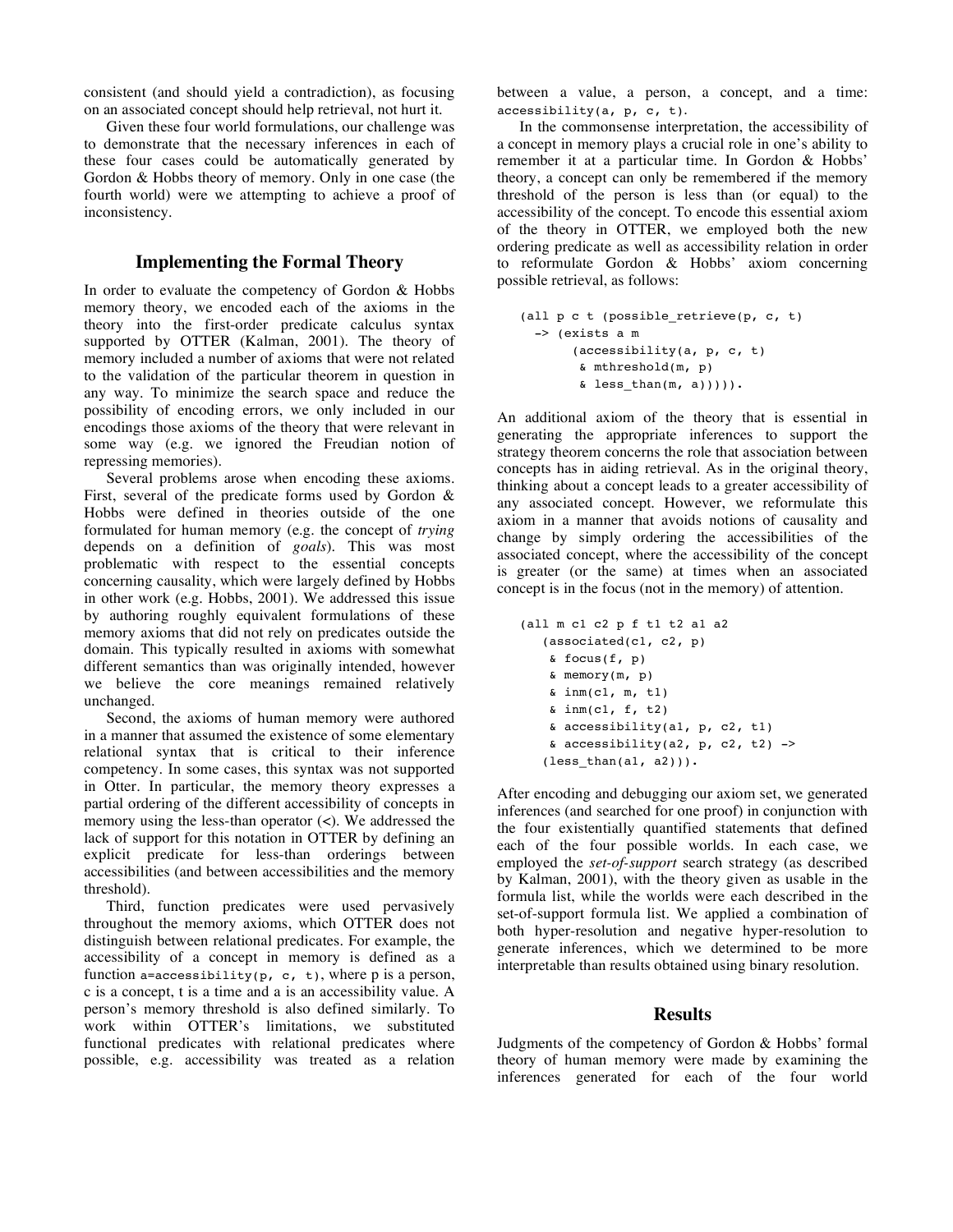descriptions described above.

*World 1*: In the case where the step is remembered regardless of whether the associated concept is in the focus of attention, OTTER successfully terminated without a contradiction. Examining the generated inferences revealed encouraging inferences. These inferences included the fact that the person tried to remember the plan step in both cases, and that it was possible to retrieve the plan step in both cases. It was also inferred that the accessibility of the plan step was lesser when the associated concept was in memory than when it was in the focus of attention. The accessibility of the retrieved step in both situations had to be less than the memory threshold for this person.

*World 2*: In the case where the step is not remembered in either situation, OTTER successfully terminated without a contradiction. As in world 1, it was inferred that the person tried to retrieve the step in both situations, but the only additional inferences that could be drawn were that it was not possible to retrieve the step in either case.

*World 3*: In the case where the step is remembered only when the associated concept is in the focus of attention, OTTER also successfully terminates without a contradiction. Among the relevant inferences, it is determined that the step is not possible to retrieve in the case where it is not remembered, and that when the associated concept is in the focus of attention, the memory threshold of the person is less than the accessibility of the step.

*World 4*: In the case where the step is remembered only when the associated concept is in memory (and not in the focus of attention), OTTER again terminates without a contradiction. However, we expected that OTTER should terminate with a proof by contradiction, by reasoning as follows: In the case where the step was remembered, its accessibility must have been greater than the memory threshold. Through the application of the association axiom, it should be inferred that the accessibility of the step should have been even greater when an associated concept was in the focus of attention. Therefore, this greater accessibility should also be greater than the memory threshold of the person. However, since the person tried and failed to remember the step, it follows that the accessibility was less than the memory threshold, leading to a contradiction.

It was successfully inferred that the person tried to retrieve the step in both cases. It was possible to retrieve the step when the associated concept was in memory, and the accessibility of the step in this case was greater than the memory threshold. Likewise, it was inferred that the step was not possible to retrieve when the associated concept was in the focus of attention, but fails to infer that its accessibility is less than the memory threshold.

We tried a number of different approaches to overcoming the difficulties in generating a successful proof. We found that OTTER was more successful in generating appropriate inferences if we employed binary resolution rather than hyper-resolution and negative hyperresolution, particularly when the axiom set is tweaked. It is

then possible to infer that the accessibility of the step when the associated concept is in focus is also greater than the threshold, but fails to also infer the contradiction of this. Still, many of the crucial inferences in this proof could not be generated. We believe that these failures may be due to difficulties that we had in formulating several key properties of the theory. In particular, we are concerned with problems of formulating partial orderings, uniqueness, and relational (rather than functional) definitions of accessibilities and memory thresholds.

### **Conclusions**

The aim of this paper was to investigate the quality of current commonsense theories of human mental states and processes. Specifically, we evaluated the competency of a formal theory of commonsense human memory (Gordon & Hobbs, 2003) by attempting to automatically prove the validity of a common human memory strategy. Our results indicate that this theory does, indeed, have the breadth of axioms necessary to infer each of the inferences required to match commonsense intuitions concerning this strategy. However, direct encodings of this theory for use in a firstorder predicate calculus reasoning engine (OTTER) were difficult to author, and our attempt did not yield a system that was competent enough to prove the inconsistency of situations that are impossible from a commonsense perspective. *In theory*, the formal theory may have the necessary competency. However, *in practice*, our encoding of this formal theory does not have the necessary competency.

Our work in this area has led us to rethink the assumption that the inferential competency of a formal theory on its own can be legitimately evaluated. The assessed inferential competency of a formal theory is highly dependent on the approach used to encode it for use in an automated reasoning system, the representational choices made in formulated the theorems of evaluation, and the resolution algorithm (and parameter settings) used in controlling the inference process. A challenge for future research in this area is to develop new evaluation metrics for formal theories where enough of these factors can be held constant to enable legitimate assessments that are comparable across different reported results.

## **Acknowledgments**

The project or effort depicted was or is sponsored by the U.S. Army Research, Development, and Engineering Command (RDECOM), and that the content or information does not necessarily reflect the position or the policy of the Government, and no official endorsement should be inferred.